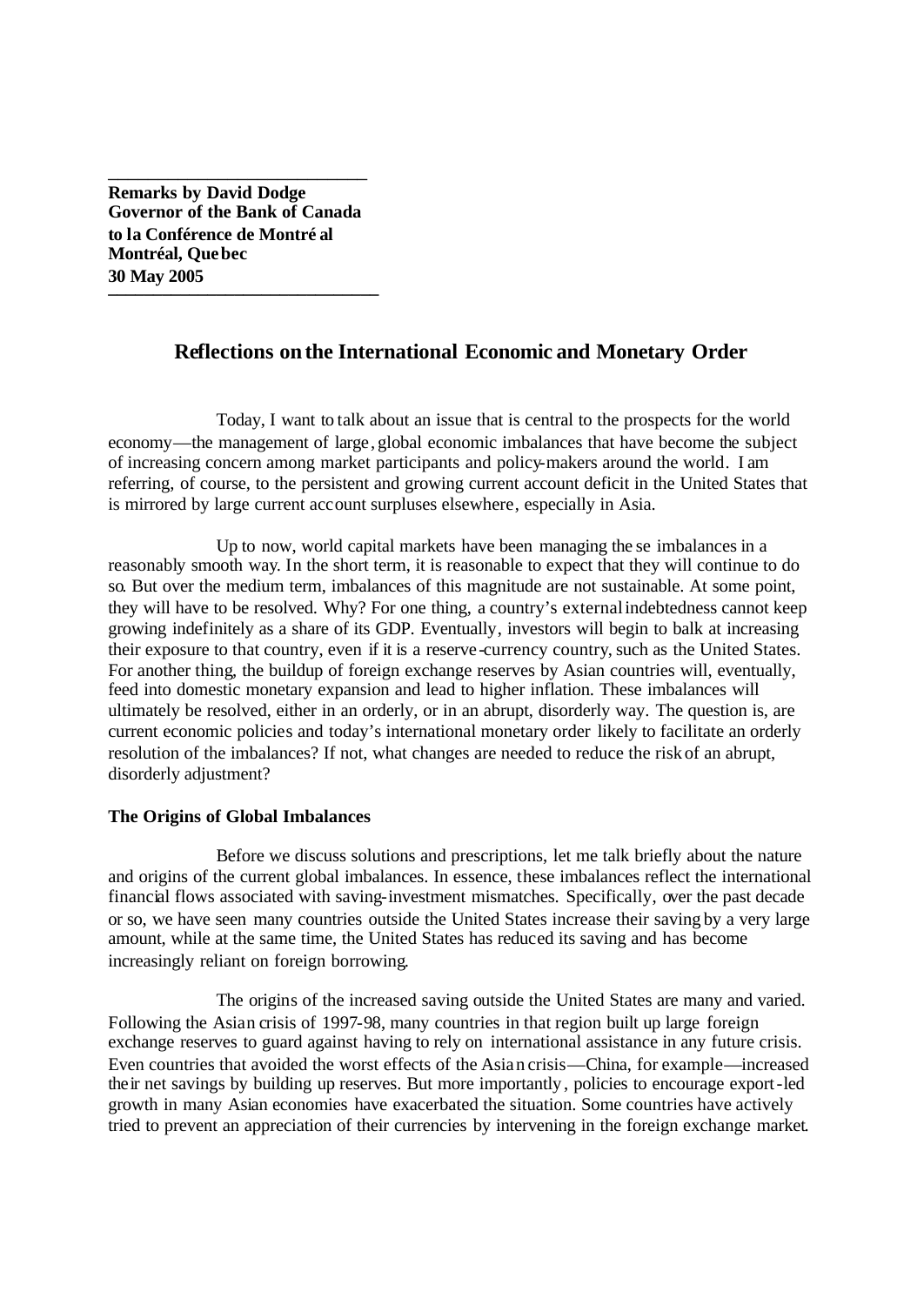In doing so, not only are they increasing the imbalances, they are also seen by some to be securing an unfair trade advantage and shifting the burden of global adjustment onto others.

Of course, savings have also increased outside Asia. In Germany, for example, two factors have led to a large increase in saving in recent years: the conclusion of the reconstruction effort following the 1989 reunification and efforts to fix the German public pension system. Certain oil-exporting countries, including Russia, have also started to generate large net savings. And some developing economies, such as Brazil, have moved from being rather large net borrowers to being net savers today.

Inside the United States, there has been a sharp decrease in national saving. The high expected returns in equity markets in the late 1990s led to large capital flows into the United States. The significant capital gains—first on equities in the late 1990s and then on housing in this decade—led to a net decline in household saving out of current income. Furthermore, the low interest rates after 2001, and importantly, the shift in the U.S. fiscal position after 2000, have contributed to growing net dissaving in the United States. As a result, the U.S. current account deficit—which represents the amount of net dissaving going on in the United States—now stands at about 6 per cent of GDP.

### **Why Global Imbalances Are a Problem**

So you might ask, why should policy-makers worry about the resolution of these imbalances? After all, there should be a process that works through world financial markets to allow savers in one country to lend to borrowers in another. Such a process supports higher global growth, since countries with surplus savings can invest them in countries that do not save enough internally.

Within national borders, regional savings-investment imbalances emerge all the time. And we don't normally worry about them because there are effective market-based mechanisms in place that work to resolve them. Relative wages and prices change, as do relative returns on capital. This causes a movement in the real exchange rate between regions, which then provides an equilibrating mechanism. The ability of labour to move within a country helps to promote an orderly adjustment process.

But there are reasons to worry about imbalances in a global context. To begin with, market-based means of resolving international imbalances are somewhat less effective and potentially more disruptive. This is because there is less labour mobility across international borders, and so larger movements in relative wages and prices are needed in order for them to act as an equilibrating mechanism. Further, certain national and international policies, as well as interventions in the foreign exchange market, have been inhibiting the necessary relative wage and price movements. Indeed, some of these policies are making the situation worse. And so the concern is that the longer the se imbalances remain unresolved, the greater the chances that the ultimate resolution will be disorderly. Equally troubling, there is a greater chance of protectionist measures that canseriously damage the global economy.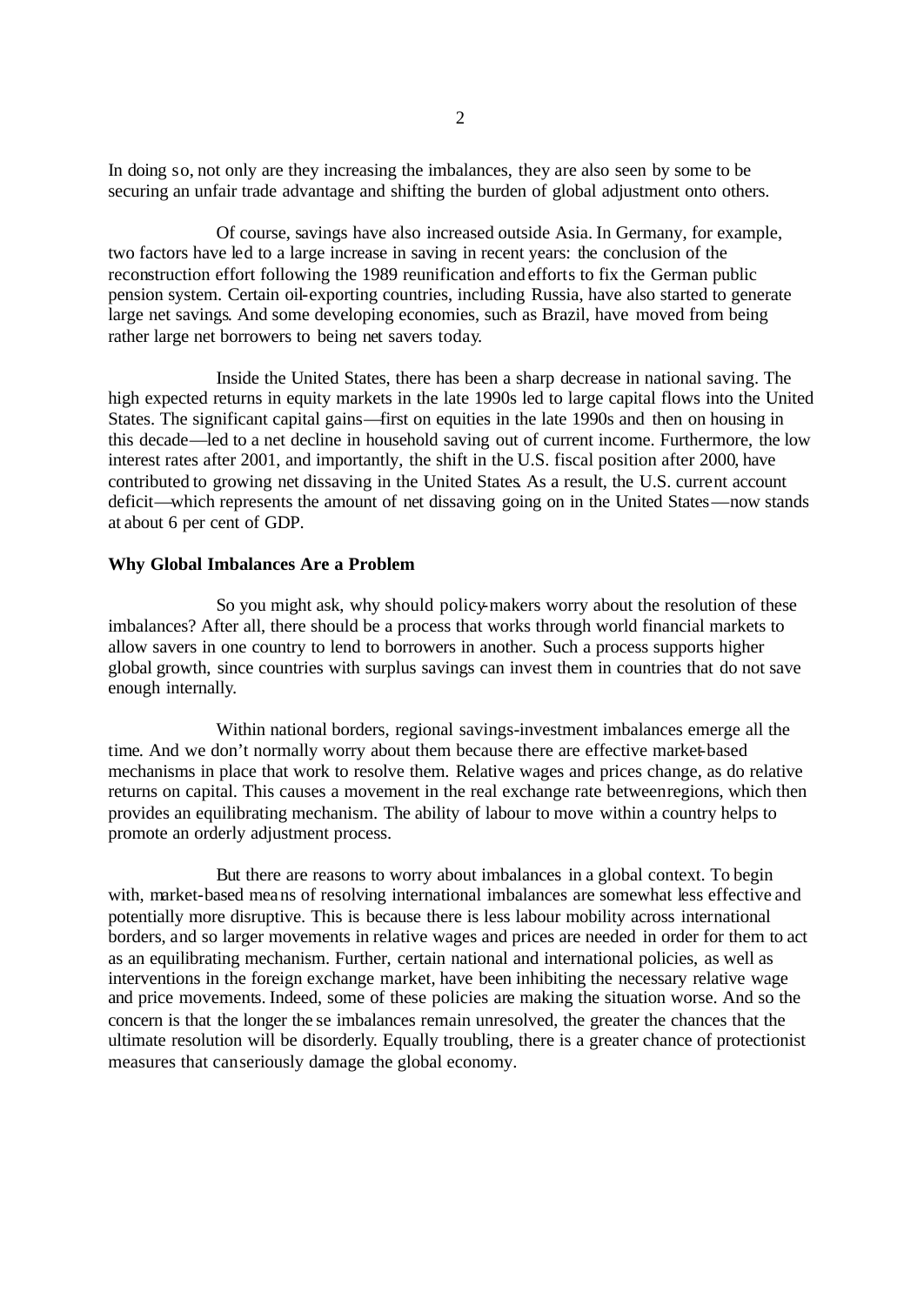#### **Policy Impediments to Resolving Imbalances**

Let's look a bit more closely at some of the key impediments to the resolution of imbalances. Some of these impediments are national policies, while others relate to the international monetary order. Let me talk about national policies first. Many of these impediments have been identified in discussions at the G-7 over the past couple of years.

It is clear that, to date, there has not been enough progress on structural reforms. This lack of progress is somewhat frustrating, given that there is a reasonable consensus on what should be done domestically in all countries. First, microeconomic policies should allow markets for both goods and labour to function as well as possible and with a maximum degree of flexibility. Almost every country, including Canada, talks a good line about this, but action has been rather slow everywhere. Second, strong policies must encourage the creation and maintenance of a sound financial system that can efficiently allocate domestic and foreign savings. Progress here, although slow, is taking place. The work of the Financial Stability Forum, and the contributions in this area from the Bank for International Settlements, have been helpful. But much remains to be done. Third, all countries must pursue fiscal policies aimed at producing a sustainable public debt-to-GDP ratio. Where structural fiscal balance is absent, it should be achieved; where it is present, it should be maintained. There are some real problems on this front in the United States, in Europe, in Japan, and in some developing countries.

A multiple-front approach like this, that works to remove the impediments arising from existing national policies, would certainly go a long way towards allowing market-based mechanisms to resolve global imbalances in an orderly way. However, I doubt that this approach by itself would do the whole job, if real exchange rates are not allowed to adjust in a timely manner.

Movements in real exchange rates can come from changes in nominal exchange rates, changes in relative wages and prices, or a combination of the two. But when the nominal exchange rate is fixed, the only way to bring about adjustments in the real exchange rate is through large movements in relative wages and prices. Theoretically, this is feasible—but only if wages and prices are highly flexible both upwards and downwards. But this high degree of flexibility is practically non-existent. And so, when exchange rates are fixed, global economic adjustment can still take place, but it comes at a high cost—through shrinking output and rising unemployment in countries with current account deficits and through very high inflation in countries with current account surpluses.

While this adjustment is costly, it does work, provided countries that are fixing their currencies through foreign exchange intervention are not offsetting the monetary consequences of this by "sterilizing" the intervention. This is an important point. When intervention is sterilized, this temporarily prevents the movements in wages and prices needed to bring about the necessary economic adjustment. In these cases, adjustment is postponed—in both surplus and deficit countries. But the adjustment and its costs are only delayed, they are not avoided. Indeed, the costs typically end up being larger than they would otherwise be , precisely because they have been delayed. The only way to truly minimize the costs of adjustment is to allow nominal exchange rates to move around.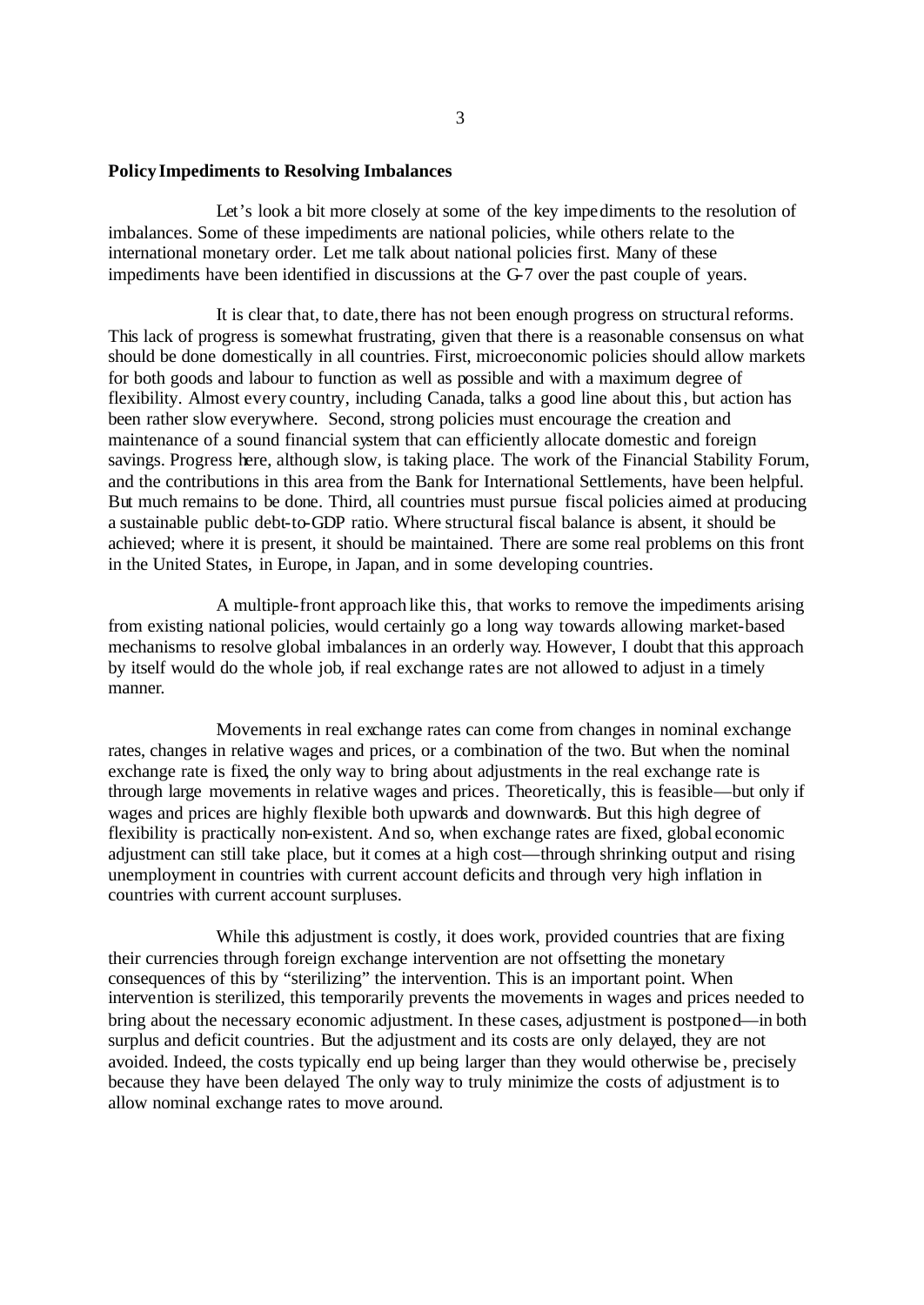The ability of a flexible exchange rate to help with economic adjustment was a major factor behind Canada's decision to float its currency in 1950. By the end of the 1990s, most industrialized economies and a number of emerging-market economies had done the same. Other economies, particularly in Asia, have opted for a fixed exchange rate regime. However, some of these countries, by sterilizing their foreign exchange intervention, have rejected the adjustment mechanisms that should go along with such a regime. By sterilizing, not only are they accumulating even larger foreign exchange reserves, more importantly, they are undermining the efficienc y of their own domestic economies and interfering with the resolution of imbalances.

So there are impediments in Europe, the United States, and Asia that are all getting in the way of a timely and orderly resolution. Because of this, global imbalances are growing, and this is increasing the risk of a disorderly correction at some point down the road. In addition, the longer the adjustment is delayed, the greater the risk that industrialized nations will take protectionist measures against emerging-market economies that are perceived as not playing by the rules.

### **The Rules of the Game**

So, what are the policy prescriptionsthat hold the greatest probability of bringing about an orderly resolution of the imbalances? Put simply, what should be the "rules of the game?" I've already spoken about the consensus that exists on the need for action domestically. What I want to do now is talk about what would be helpful on the international front.

To begin with, we certainly need to preserve and increase the potential for goods and services to move freely across national borders. This means further enhancement of the rules of free trade through the Doha round and a strengthening of the World Trade Organization (WTO) to ensure proper compliance with the rules. This effort, as you know, is going on rather more slowly than we would have hoped three years ago, and my sense is that the prospects for substantial improvement are not as good as we thought they might be. However, keep in mind that the last round took 10 years to complete. So, it is important to keep moving forward and to support the WTO in its enforcement of proper compliance with the rules.

Of course, free trade needs the support of well-functioning capital markets, as well as exchange rate regimes that allow market-equilibrating forces to play a greater role in the adjustment process. Just as the WTO provides critical support for trade, there is also a need for an effective organization to support the international monetary system. Under Bretton Woods, this role was given to the International Monetary Fund (IMF). But world financial conditions have evolved dramatically, while in many respects, the IMF remains the same institution that was created in 1944 for an era of fixed exchange rates.

To be clear, the basic mandate of the Fund—the promotion of an international order that fosters economic growth and investment—remains relevant and important. And the Fund's main responsibilities—surveillance, lending, and helping member nations to develop their financial infrastructure and efficient product and labour markets—are the right ones. But the IMF could, and should, be doing its job more effectively. The IMF must evolve to take account of today's realities.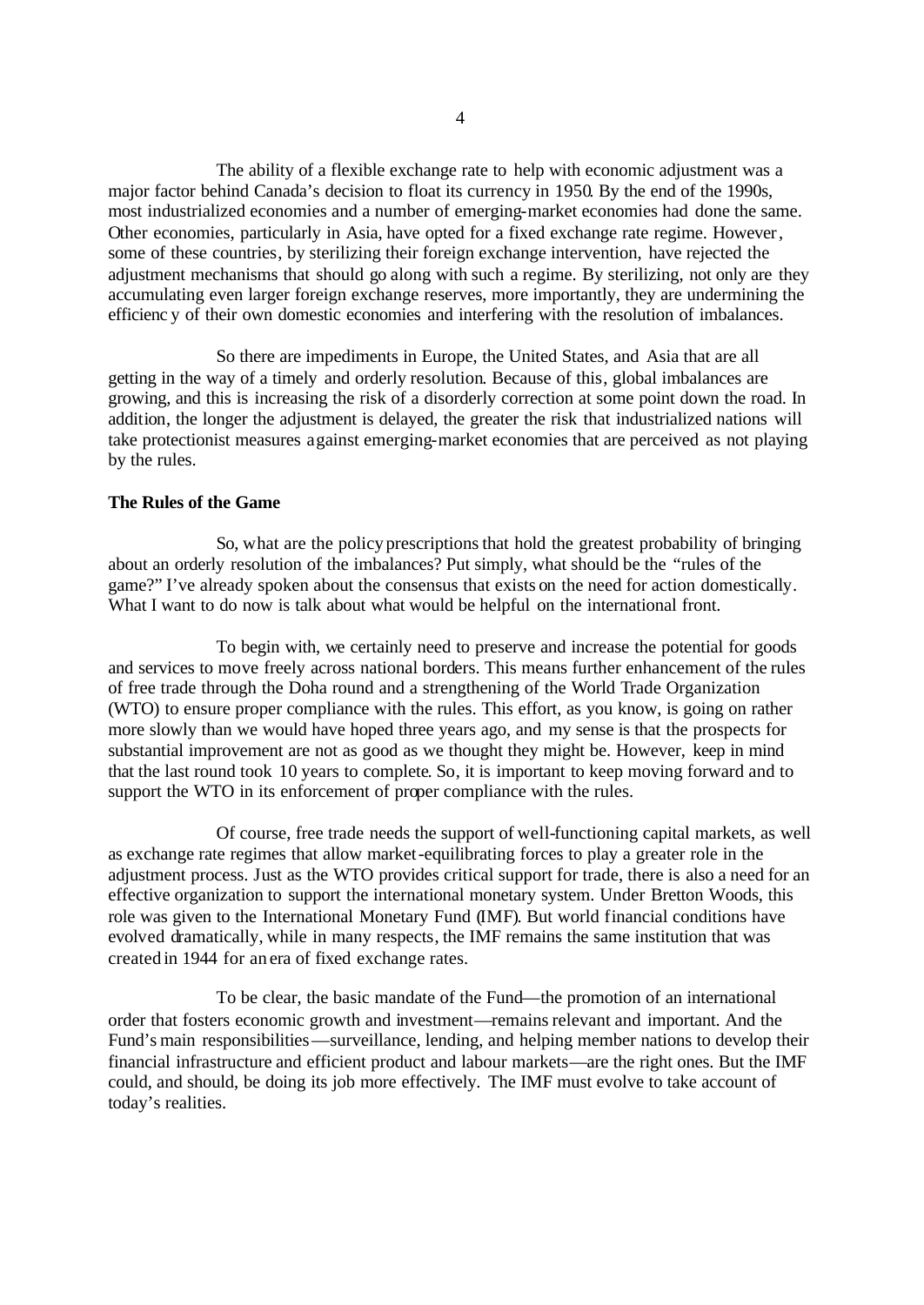Essentially, change is needed in four areas. First, we must recognize that the Fund has little direct ability to affect the policies of non-borrowing members. Consequently, its ability to influence discussions of important global issues, such as external imbalances, hinges on the quality of its economic and financial surveillance, its advice, and its ability to communicate its message. The IMF should focus its surveillance on systemic issues that can affect global financial stability—an area where the Fund's particular expertise gives it a strong comparative advantage over other institutions. This surveillance must be seen to be independent of national authorities and independent of the IMF's lending activities. The Fund's analytic and surveillance functions must be strengthened and must not be subservient to its lending function.

Second, in a world of freely flowing private capital, we must rely on market-based mechanisms to resolve financial crises, if and when they occur. While the Fund has a continuing role to play in providing liquidity assistance to members in financial distress, there are limits to such assistance—the IMF does not, cannot, and should not have endless reserves.

Third, to help guide market expectations regarding the scale of official assistance, we must be very clear that extraordinary Fund lending is just that—extraordinary. If market players cannot judge whether or not the Fund will intervene, and at what amount, they are unable to make appropriate credit decisions. Without clarity on the rules governing access to Fund resources, we leave ourselves open to delays in resolving crises and to moral hazard. These rules must also be as free as possible from political considerations and must allow funds to be used for liquidity assistance only. The provision of additional loans to insolvent countries helps neither the borrower nor other creditors. In this regard, the Fund must improve its ability to distinguish between cases of illiquidity and insolvency.

Finally, and very importantly, the IMF must be more effective in its role as a forum where global economic issues are discussed and solutions are found. The Fund should be considered as the place where national authorities can gather around the same table for a frank exchange about policy issues common to all. The Fund must be imbued with the same cooperative spirit seen at the OECD during the 1960s and 1970s as it helped to build a liberal economic order and framework for freer trade.

But it's difficult to discuss problems and find solutions if key players don't feel that they are adequately represented. There is a crucial need to build an international financial institution that is seen as meeting the needs of all members. A good start would be to re-examine the representation of Asian and other emerging-market economies, and the implications for their quotas and voting power on the IMF's Board.

A larger stake by Asian membe rs in the IMF also implies greater responsibility on their part for the success of the Fund as guardian of the international monetary and financial systems. Indeed, by taking greater responsibility, Asian nations would affirm their commitment to the Fund's important objectives. Moreover, by being able to draw more on the strengths of the Asian economies, the IMF would be in a better position to do its job properly.